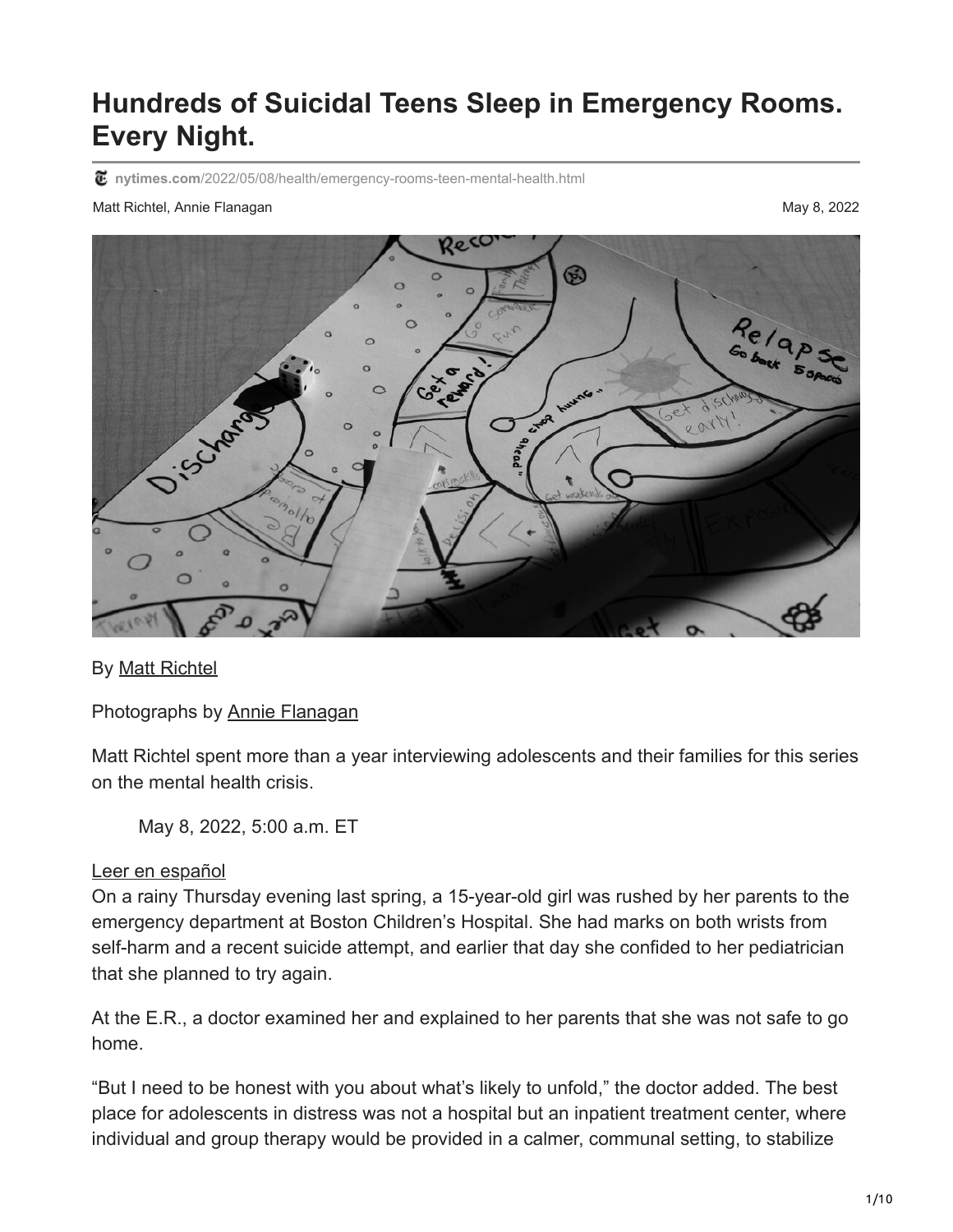the teens and ease them back to real life. But there were no openings in any of the treatment centers in the region, the doctor said.

Indeed, 15 other adolescents — all in precarious mental condition — were already housed in the hospital's emergency department, sleeping in exam rooms night after night, waiting for an opening. The average wait for a spot in a treatment program was 10 days.

The girl and her family resigned themselves to a stay in the emergency room while she waited. But nearly a month went by before an inpatient bed opened up.

The girl, being identified by her middle initial, G, to protect her privacy, spent the first week of her wait in a "psych-safe" room in the emergency department. Any equipment that might be used for harm had been removed. She was forbidden to use electronics — to keep her from searching the internet for ways to commit suicide or asking a friend to smuggle in a sharp object, as teens before her had done. Her door was kept open night and day so she could be monitored.

It was "padded, insane-asylum-like," she recalled recently in an interview. "Just walls — all you see is walls."

She grew "catatonic," her mother recalled. "In this process of boarding we broke her worse than ever."

[Mental health disorders](https://mchb.hrsa.gov/sites/default/files/mchb/data-research/nsch-data-brief-2019-mental-bh.pdf) [are surging among adolescents](https://www.nytimes.com/2022/04/23/health/mental-health-crisis-teens.html)[: In 2019, 13 percent of adolescents](https://mchb.hrsa.gov/sites/default/files/mchb/data-research/nsch-data-brief-2019-mental-bh.pdf) reported having a major depressive episode, a 60 percent increase from [2007.](https://www.pewresearch.org/fact-tank/2019/07/12/a-growing-number-of-american-teenagers-particularly-girls-are-facing-depression/#:~:text=In%202017%2C%2013%25%20of%20U.S.,on%20Drug%20Use%20and%20Health.) Suicide rates, [stable from 2000 to 2007, leaped nearly 60 percent by 2018,](https://www.cdc.gov/nchs/data/nvsr/nvsr69/nvsr-69-11-508.pdf) according to the Centers for Disease Control and Prevention.

G's story describes one of its starkest manifestations of the crisis. Across the country, hospital emergency departments have become boarding wards for teenagers who pose too great a risk to themselves or others to go home. They have nowhere else to go; even as the crisis has intensified, the medical system has failed to keep up, and options for inpatient and intensive outpatient psychiatric treatment have eroded sharply.

Nationally, the number of residential treatment facilities for people under the age of 18 fell to [592 in 2020 from 848 in 2012, a 30 percent decline, according to the most recent federal](https://www.samhsa.gov/data/sites/default/files/reports/rpt35336/2020_NMHSS_final.pdf) government survey. The decline is partly a result of well-intentioned policy changes that did not foresee a surge in mental-health cases. Social-distancing rules and labor shortages during the pandemic have eliminated additional treatment centers and beds, experts say.

#### Image

Dr. Kevin Carney, a pediatric emergency-room doctor at Childen's Hospital Colorado in Aurora. "Frankly speaking, the E.D. is one of the worst places for a kid in mental health crisis to be," he said.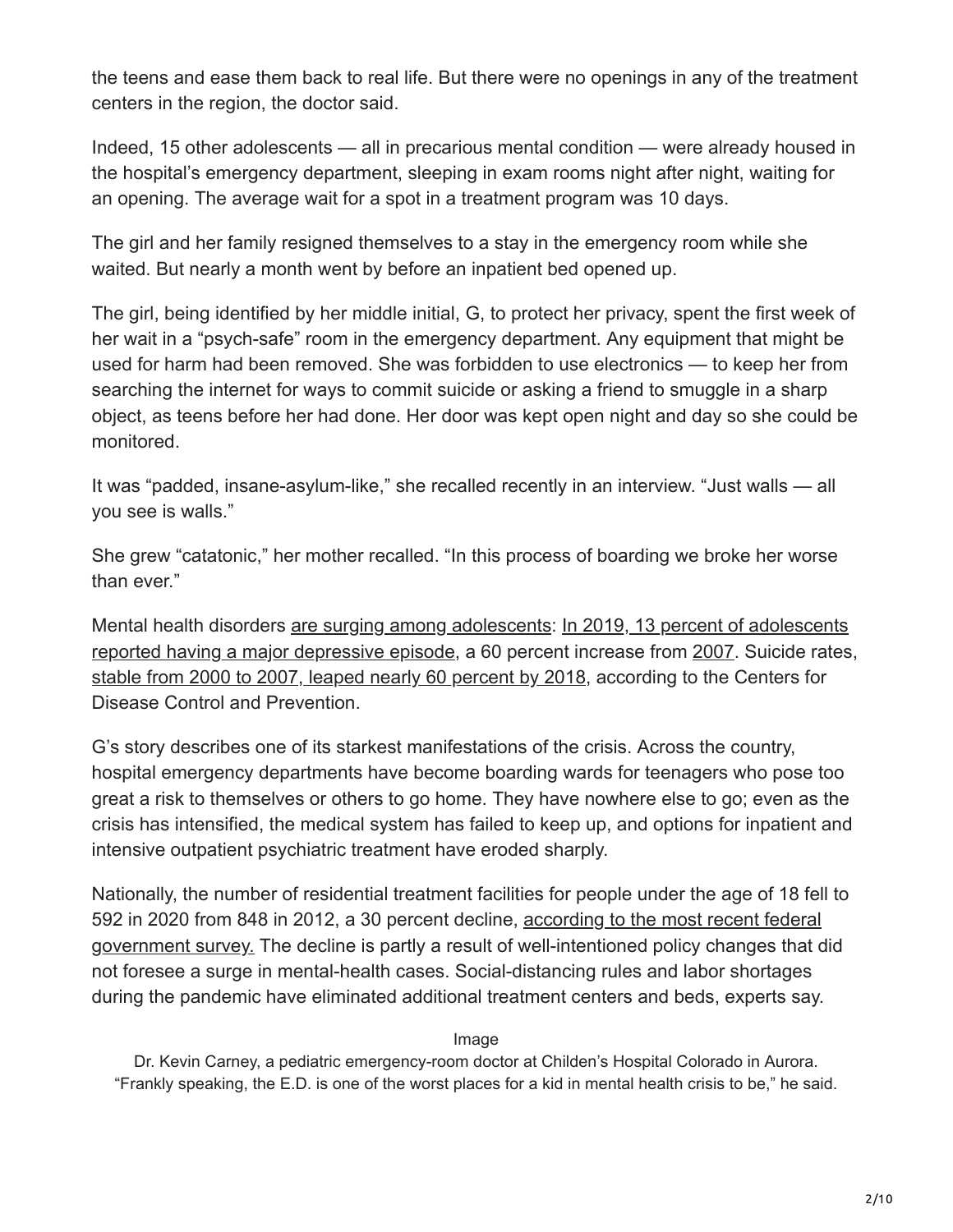Image

An exam room at Children's Hospital Colorado, where fixtures and other items had been removed to prevent harm.

Absent that option, emergency rooms have taken up the slack. [A recent study o](https://jamanetwork.com/journals/jama/fullarticle/2786569)f 88 pediatric hospitals around the country found that 87 of them regularly board children and adolescents overnight in the E.R. On average, any given hospital saw four boarders per day, with an average stay of 48 hours.

"There is a pediatric pandemic of mental health boarding," said Dr. JoAnna K. Leyenaar, a pediatrician at Dartmouth-Hitchcock Medical Center and the study's lead author. In an interview, she extrapolated from her research and other data to estimate that at least 1,000 young people, and perhaps as many as 5,000, board each night in the nation's 4,000 emergency departments.

"We have a national crisis," Dr. Leyenaar said.

This trend runs far afoul of the recommended best practices established by the Joint Commission, a nonprofit organization that helps set national health care policy. According to the standard, adolescents who come to the E.R. for mental health reasons should stay there no longer than four hours, as an extended stay can risk patient safety, delay treatment and divert resources from other emergencies.

Yet in 2021, the average adolescent boarding in the E.R. at Boston Children's Hospital spent nine days waiting for an inpatient bed, up from three and a half days in 2019; at Children's Hospital Colorado in Aurora in 2021, the average wait was eight days, and at Connecticut Children's Medical Center in Hartford, it was six.

Emergency-department boarding has risen at small, rural hospitals, too, with "no pediatric or mental healthspecialists," said Dr. Christian Pulcini, a pediatrician in Vermont who has [studied](https://onlinelibrary.wiley.com/doi/10.1111/acem.14509) the trend in the state. "There is one clear conclusion," he told the Vermont legislature recently. "The E.D. is not the appropriate setting for children to get comprehensive, acute mental health services."

Doctors and hospital officials emphasize that adolescents should absolutely continue to come to the E.R. in a psychiatric emergency. Still, many emergency-room doctors and nurses, trained to treat broken bones, pneumonia and other corporeal challenges, said aid the ideal solution was more preventive care and community treatment programs.

"Frankly speaking, the E.D. is one of the worst places for a kid in mental health crisis to be," said Dr. Kevin Carney, a pediatric emergency room doctor at Children's Hospital Colorado. "I feel at a loss for how to help these kids."

# **'Actually a good day'**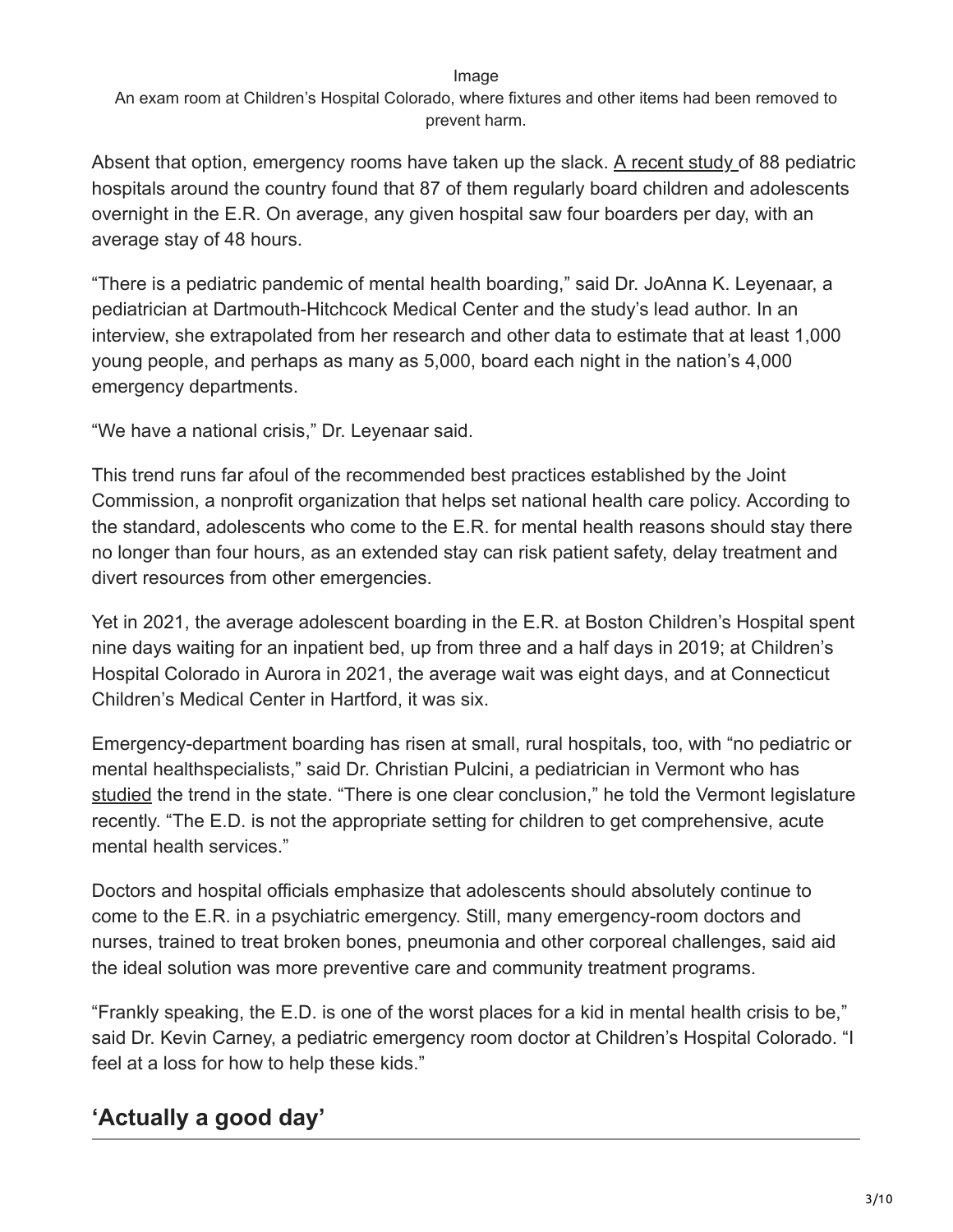

Dr. Carney on his rounds at Children's Hospital Colorado in Aurora last month.

The challenge was evident one day in late February when Dr. Carney arrived for his shift at 3 p.m. The children's hospital has 50 exam rooms in its emergency department, which fill with patients who have gone through an initial screening and need further evaluation. By midafternoon, 43 of the rooms were full, 17 of them with mental health cases.

"It's breathtaking," Dr. Carney said as he stood in the hallway. "Forty percent."

On clocking in, Dr. Carney had inherited a block of 10 exam rooms from a doctor who was clocking out. "Seven are mental health issues," Dr. Carney said. "Six are suicidal. Three of them made attempts."

The adolescents who were deemed to be at physical risk to themselves or others could be readily identified: Their exam room doors were open so they could be monitored, and they wore maroon-colored scrubs instead of their own clothes. No shoelaces, belts or zippers.

Throughout the day, staff members at the hospital had called eight inpatient facilities in the region, looking for available slots in treatment centers where the 10 young boarders, as well as 17 other adolescents boarding at three smaller Colorado Children's Hospital campuses around the state, could be placed.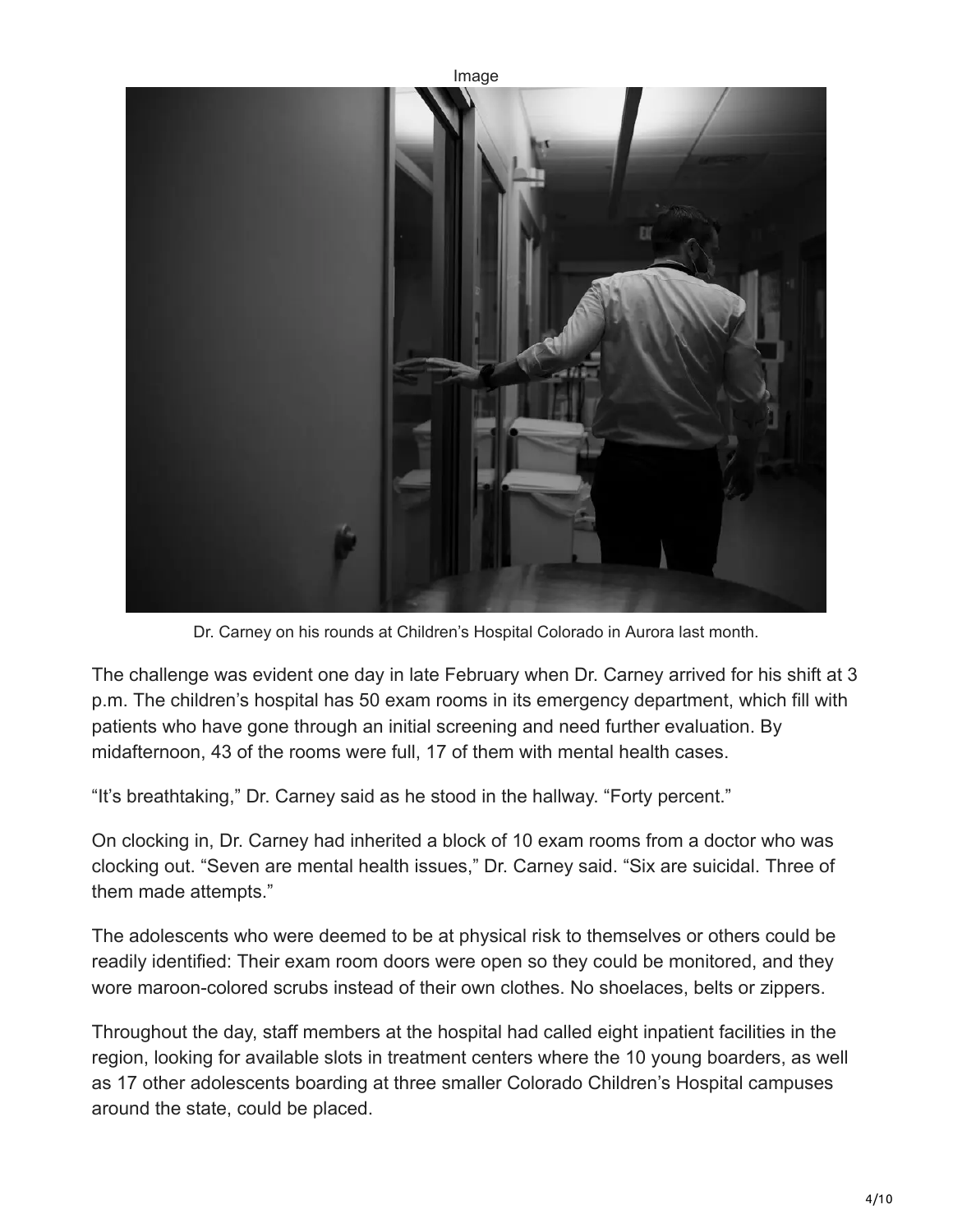One of the adolescents waiting in Aurora, a Denver suburb, was a 16-year-old who had been stabilized after attempting suicide and who needed a residential treatment spot. "But there are no beds," Jessica Friedman, a social worker, said she had told the family.

"I have eight or nine conversations like this a day," Ms. Friedman, standing in the hallway, told a reporter; so far that day she had had only two. "This is actually a good day."

> Image Jessica Friedman, a social worker at Children's Hospital Colorado.

Image A room at the Gary Pavilion Pediatric Mental Health Institute at Children's Hospital in Aurora, Colo., one of eight inpatient facilities in the area.

Standing nearby, Travis Justilian, a nurse and the interim clinic manager in the emergency department, said the flood of boarders "is crushing our staff." He added, "We're fixers and we're sitting here doing nothing but watching them watch TV."

Colorado is struggling with the same shortage of services that has hit hospitals nationwide. The state has lost 1,000 residential beds serving various adolescent populations since 2012, according to Heidi Baskfield, vice president of population health and advocacy for Children's Hospital Colorado. The state closed one 500-bed facility, Ridgeview, which served at-risk young people, in 2021 [because of instances of poor quality and abuse](https://denver.cbslocal.com/2021/06/30/ridge-view-youth-services-closes-violations/). Another facility, [Excelsior,](http://www.excelsiorcares.org/) [closed its 200 beds in 2017](https://apnews.com/article/8c4d9f0749ecc1d17ad7ed00b9a2e594) because reimbursement rates were not high enough to support ongoing operations, the chief executive officer said at the time of the closing.

A major cause, Ms. Baskfield said, was the low reimbursement rates paid by Medicaid, the state insurance program. From 2006 to 2021, the daily Medicaid rate in Colorado allotted roughly \$400 for a therapeutic residential bed — "less than some families spend to send their kids for a night to sleepaway camp," Ms. Baskfield said.

The low rates also accounted for some of the quality issues, she said; it was hard to hire experienced staff. (In the past year, Colorado has raised its reimbursement to \$750 per day by using money from the American Rescue Plan, but new beds have yet to open, and that source of money is temporary).

### Image

Travis Justilian, a nurse and interim clinic manager in the emergency department. "We're fixers and we're sitting here doing nothing but watching them watch TV," he said.

#### Image

Lyndsay Gaffey, the hospital's director of patient care services. The aim of inpatient care, she said, was to stabilize patients by having them work through trauma, receive therapy and interact with peers.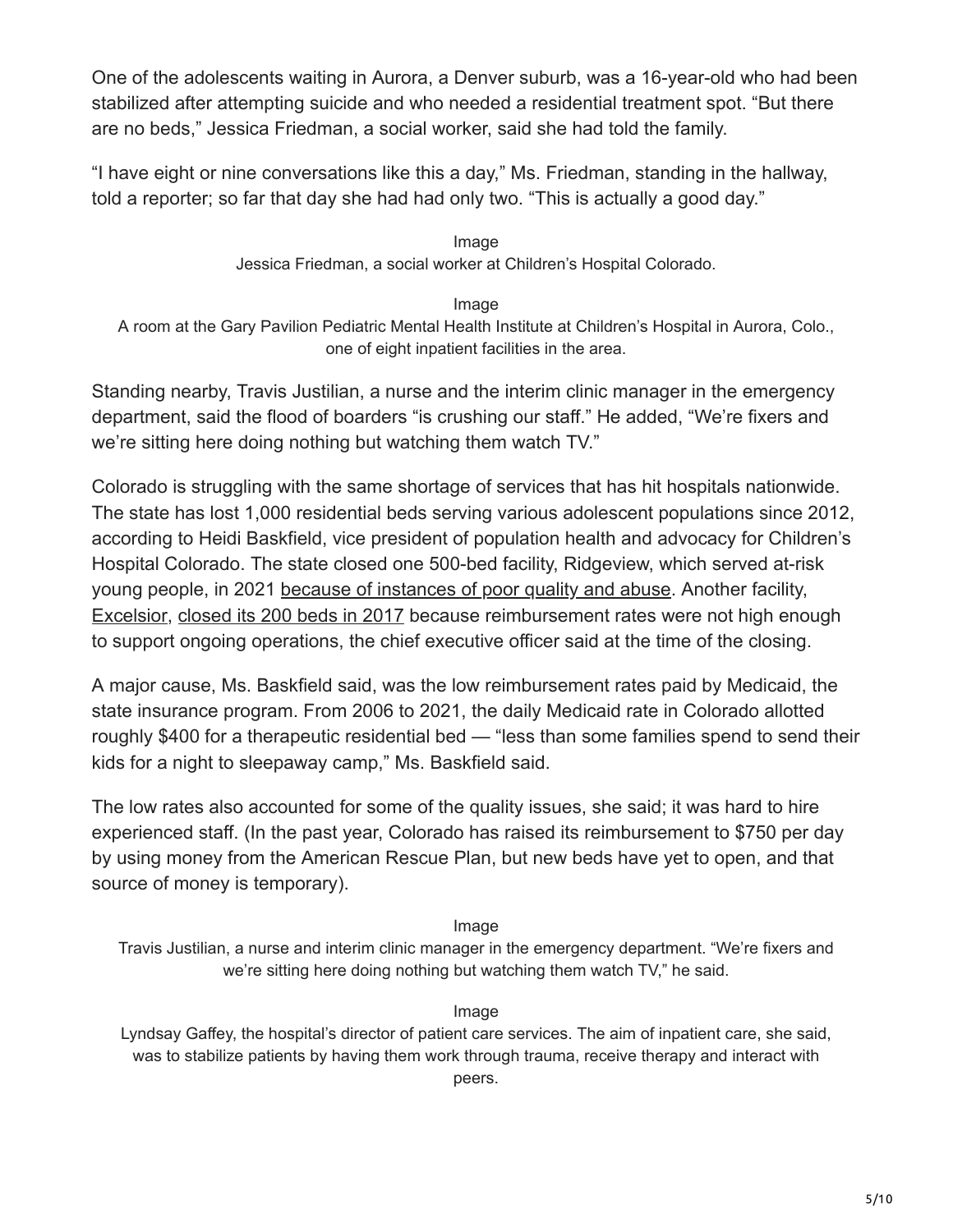Lisette Burton, chief policy and practice adviser for the Association of Children's Residential and Community Services, a nonprofit advocacy group, noted that the closure of facilities and the loss of beds was the result of many factors, including a well-intended, decades-long effort to keep foster children and other children out of institutional settings. But the intended substitutes — more nimble and specialized treatment options — were never funded and remain largely unavailable, she said.

Then came the pandemic, amplifying labor shortages and introducing social-distancing and quarantine guidelines that reduced the capacity for patients. "Demand went up, supply went down," Ms. Burton said. "Now we're in full-blown crisis."

On that February day in Colorado, one inpatient bed finally opened up. It happened to be in the 12-bed inpatient ward of Children's Hospital Colorado,just a few minutes' walk from the E.R.

The ward's hallways are wide, the walls painted light green and the lighting bright, to instill a feeling of comfort and calm. Each bedroom has windows looking outside and, next to the door, a glass panel enabling hospital staff to discreetly peer inside.

In a small communal room, four adolescent girls in maroon scrubs sat on blue chairs and couches. One listened to headphones and sang aloud to the soundtrack to "Encanto." Another worked on a jigsaw puzzle of the sea. Two others chatted with a counselor.

The emergency department "is just a collection of rooms where patients are expected to stay in their rooms and comply with rules," said Lyndsay Gaffey, director of patient care services at Children's Hospital Colorado. In the inpatient ward, she said, the aim instead was to stabilize patients by having them work through trauma, receive therapy and interact with peers.

But they must be closely watched here, too. When a reporter rested a pen on a countertop, a staff member swept it up. "You cannot have this here unless it is on your person," she said. "If a patient walks over and grabs it, it can basically be used as a weapon."

## **Is it safe to go home?**

Image

J on a neighborhood street in Denver last month. In February, he spent time in the E.R. after he was discovered searching the internet for ways to commit suicide.

In severe cases of mental distress, emergency-room doctors can compel an adolescent to board in the E.R. until inpatient services become available, however long that takes. Often, parents opt to return home with their child, to try to manage there while waiting for a treatment opening. But that option requires family and doctors alike to work through a difficult question: Is the adolescent safe to go home?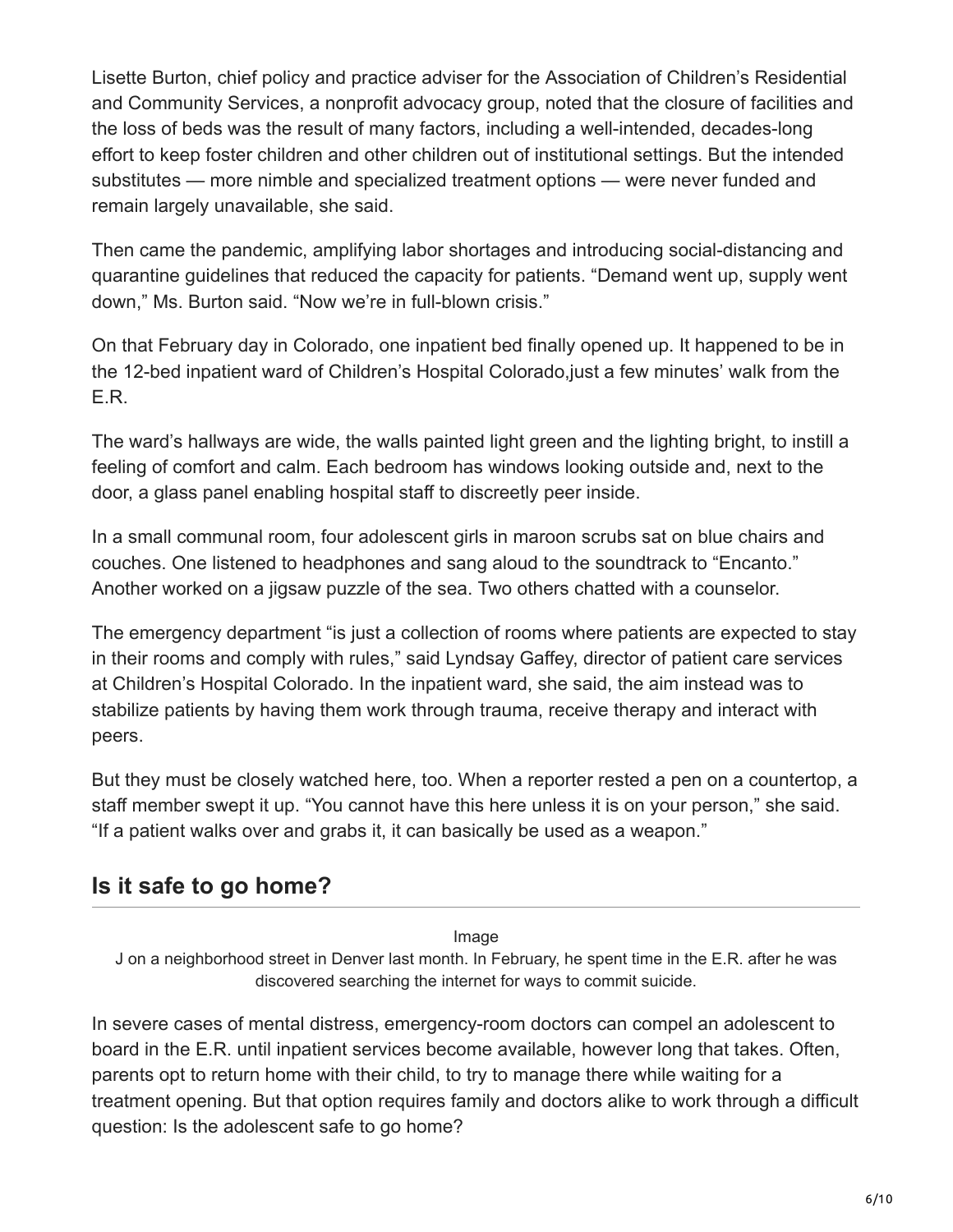In early February, a 12-year-old boy, J, was struggling toward an answer at the emergency room of the Highlands Ranch campus of Children's Hospital Colorado. (He is being identified by his first initial for privacy reasons.)

He had arrived that morning with his mother, after she discovered that he had been searching the internet for ways to commit suicide. Over the course of his day in the E.R., he was asked several times how safe he felt to go home. The mother recounted one exchange:

"Do you think you can go home?" the doctor asked.

"What's the other option?" J asked.

"You'd be in the emergency room."

"I can go home with my mom," J said. "But if I feel like I'm going to kill myself, what do I do?'"

"You'll come back to the emergency room," the doctor replied.

### **How to Help Teens Struggling With Mental Health**

### Card 1 of 6

**Recognize the signs.** [Anxiety](https://www.nytimes.com/2021/03/25/well/family/teen-anxiety-myths.html?action=click&pgtype=Article&state=default&module=styln-mental-health-package&variant=show®ion=MAIN_CONTENT_3&block=storyline_levelup_swipe_recirc) and [depression](https://www.nytimes.com/2022/03/23/magazine/mental-health-crisis-kids.html?action=click&pgtype=Article&state=default&module=styln-mental-health-package&variant=show®ion=MAIN_CONTENT_3&block=storyline_levelup_swipe_recirc) are different issues but they do share some indicators. Look for changes in a youth's behavior, such as disinterest in eating or altered sleep patterns. A teen in distress may express excessive worry, hopelessness or profound sadness.

**Approach with sensitivity.** If you are [seeking to start a discussion](https://www.nytimes.com/2021/05/06/well/family/parents-teenagers-staying-at-home-coronavirus-pandemic.html?action=click&pgtype=Article&state=default&module=styln-mental-health-package&variant=show®ion=MAIN_CONTENT_3&block=storyline_levelup_swipe_recirc) with a teen who might be struggling, be clear and direct. Don't shy from hard questions, but also approach the issue with compassion and not blame.

**Offer healthy ways to manage emotions.** Children [who are emotionally struggling](https://www.nytimes.com/2020/04/21/well/family/coronavirus-teenagers-uncomfortable-emotions.html?action=click&pgtype=Article&state=default&module=styln-mental-health-package&variant=show®ion=MAIN_CONTENT_3&block=storyline_levelup_swipe_recirc) are at [risk of turning to self-harm to redirect the pain they feel. To prevent that, encourage practices](https://www.nytimes.com/2021/05/18/well/family/teenagers-pandemic.html?action=click&pgtype=Article&state=default&module=styln-mental-health-package&variant=show®ion=MAIN_CONTENT_3&block=storyline_levelup_swipe_recirc) known to help our psychological well-being, such as exercise, meditation and journaling.

**Get the correct diagnosis.** Find [the right doctor](https://www.nytimes.com/2021/02/23/health/coronavirus-mental-health-teens.html?action=click&pgtype=Article&state=default&module=styln-mental-health-package&variant=show®ion=MAIN_CONTENT_3&block=storyline_levelup_swipe_recirc) for your child by asking for recommendations. Ask the specialist about her experience treating specific conditions in children and the measurement tools she uses to make medical assessments.

**Carefully consider medications.** Press [doctors on their experience treating children](https://www.nytimes.com/interactive/2021/12/16/well/mental-health-crisis-america-covid.html?action=click&pgtype=Article&state=default&module=styln-mental-health-package&variant=show®ion=MAIN_CONTENT_3&block=storyline_levelup_swipe_recirc) with specific drugs and make sure you understand their side effects and interactions with other treatments, as well as how to tell if a medication is working and how hard it is to wean off of it.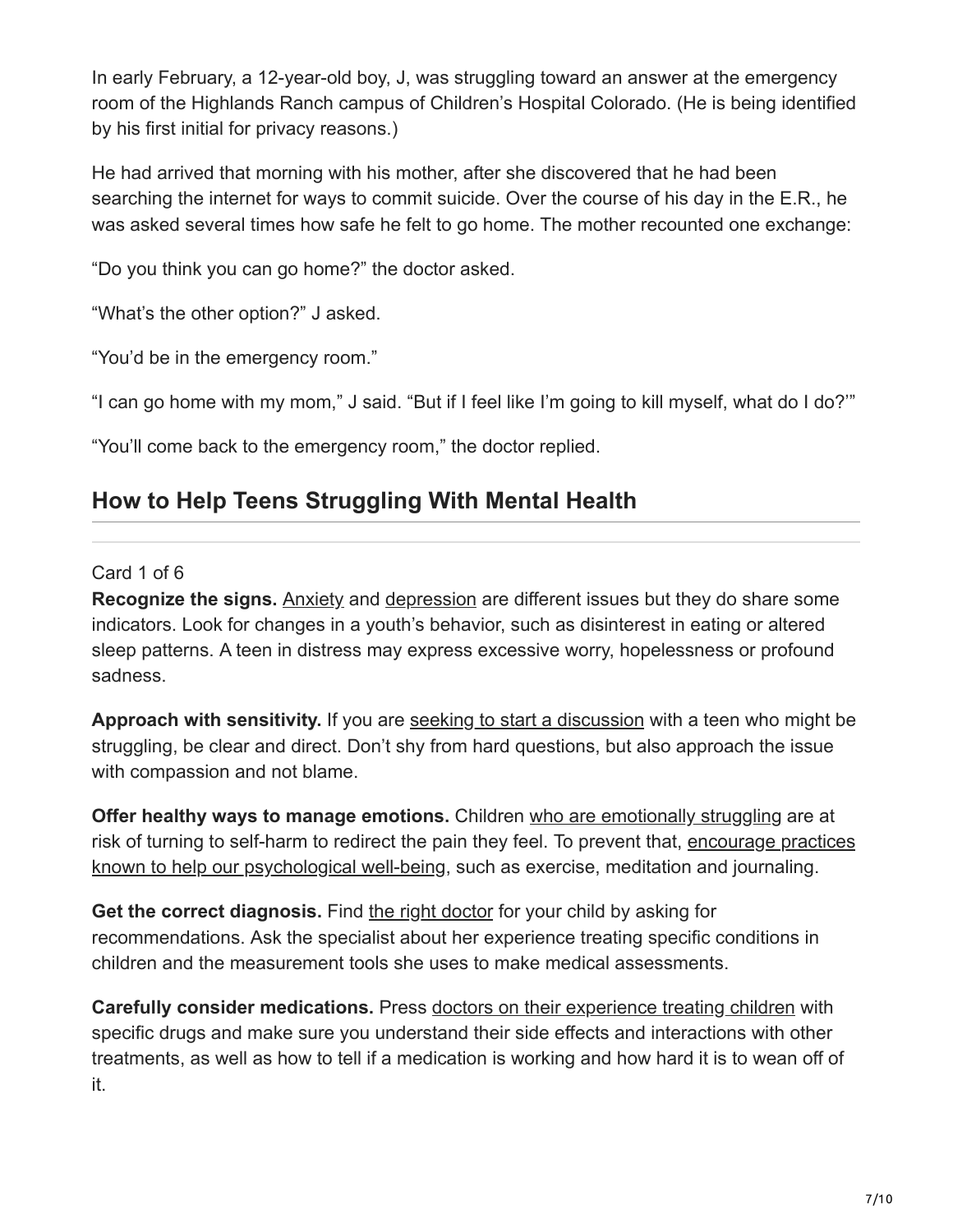**Don't forget the basics.** Young people, with developing brains, need eight to 10 hours of sleep to promote [mental and physical health.](https://www.nytimes.com/2020/09/29/well/family/teenagers-emotional-well-being-pandemic.html?action=click&pgtype=Article&state=default&module=styln-mental-health-package&variant=show®ion=MAIN_CONTENT_3&block=storyline_levelup_swipe_recirc) Lack of sleep can interfere with development, and can dramatically impact mood. Physical activity is also vital.

J's mother took him home and "hid every medicine and every knife," she said. J wanted to get help and asked her that first night: "So can I start tomorrow?"

No, his mother told him, he'd have to wait. Sixteen days went by before a spot for J opened in an intensive treatment program. She watched her son around the clock. "It was the scariest two weeks of my life," she said.

> Image A page of J's safety plan, outlining steps he could take if he felt sad.

> > Image J and his mother at home.

### **The longest wait**

For adolescents like G, who stayed in the emergency room of Boston Children's Hospital last spring, the experience can be wrenching.

G lives in a Boston suburb with a teenage brother, father and mother. The family has a history of anxiety and depression, the mother said, but G had been a happy and adventurous child. In middle school she started talking back and acting somewhat obsessively, behavior that her mother figured was typical for a teenager.

What G's mother did not know was that her daughter had been cutting herself for two years, since seventh grade, before the pandemic began. "I cut with literally anything I could find hockey cards, pipe cleaners, paper clips, anything," G said. She described the self-harm as a "coping mechanism" to deal with inner pain. She hid the activity "with sweaters, hoodies, foundation."

As the pandemic set in, G withdrew, and her grades fell. "Then came April 29," her mother said. "We had a life before April 29 and a life after April 29."

That day, she picked up G at school for a routine visit to the pediatrician. As G got into the car, her mother saw the marks on her wrists.

At the emergency room, G told the medical team she had tried to overdose a few weeks earlier and had regretted the next morning that she was still alive. In the exam room, she noticed a container of hand sanitizer. "I told them, 'I'm thinking about drinking this,'" G recalled.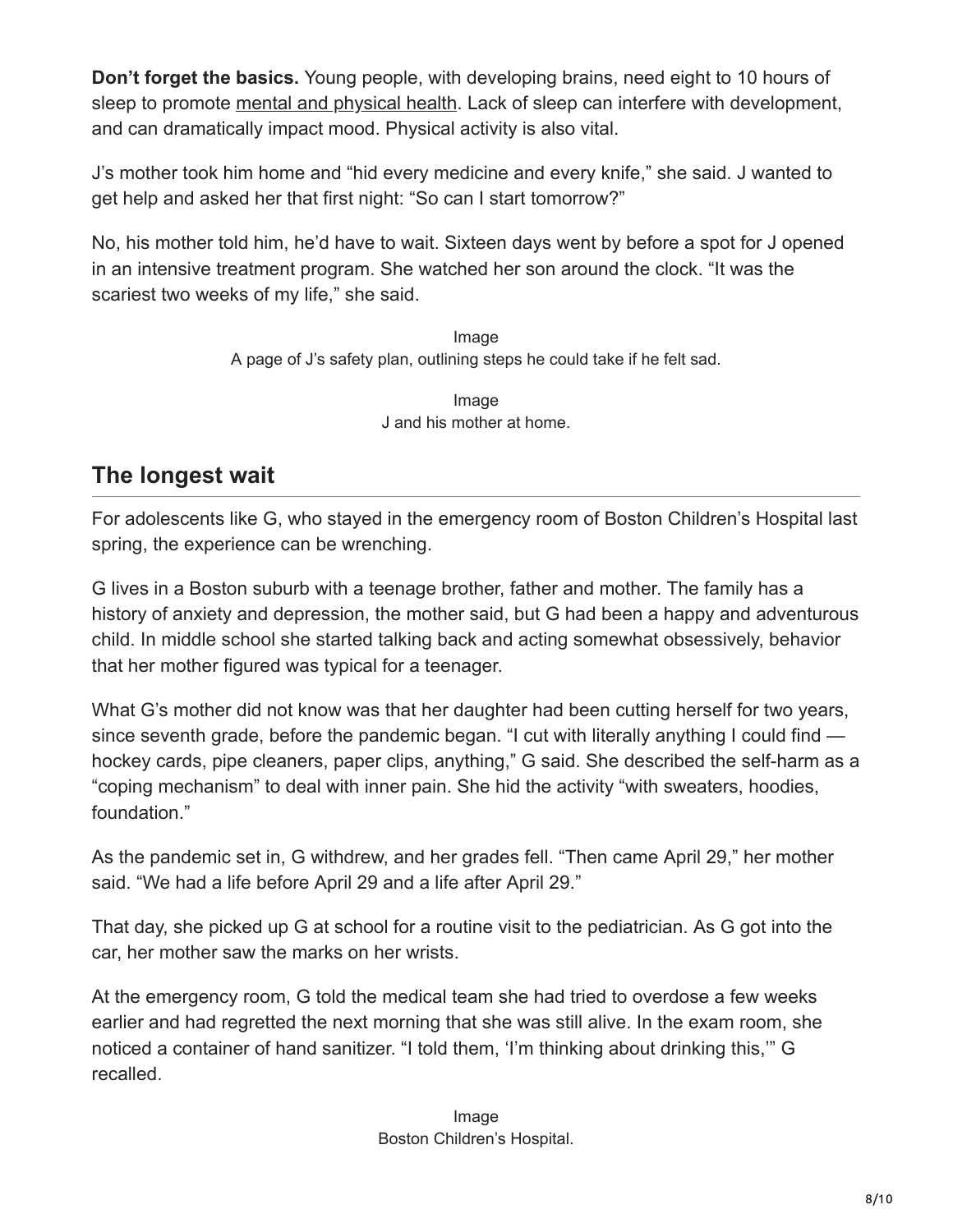Admitting to her pain and self-harm provided her "with kind of a little bit of relief," she said. "After two years of cutting and trying to kill myself, I was finally going to get some help. But I didn't really get help."

That first night, she was moved for safety reasons to a room that contained just a bed and, for her mother, a rollaway. With the door open, sleeping was difficult. "A sitter was literally staring at my kid," G's mother said. "It felt demoralizing."

Mother and daughter played Uno, Go Fish, checkers and Connect Four. G, anxious and awake, received Ativan on three of the next four nights, then was prescribed Trazodone for chronic anxiety.

Boarding night after night in an emergency department can overwhelm some adolescents, said Dr. Amanda Stewart, an emergency room pediatrician at Boston Children's. One day this February, she was treating an infant with a respiratory infection when she heard screaming. It came from a 12-year-old boy with attention-deficit disorder and autism who had threatened suicide and was boarding down the hall.

"Other patients started escalating," Dr. Stewart recalled. "One of them, across the hall, started hitting her head against the wall." The girl, 15, had entered the E.R. after a suicide attempt and had been calm until that point.

Dr. Stewart said that some teens tell her that boarding in the emergency department intensified their suicidal urges. "I've heard that from kids many times," she said, recalling that they will say: "'I'm not going to tell you next time, because it means I'm going to have to come here again.'"

Dr. Patricia Ibeziako, a child psychiatrist at Boston Children's Hospital, said that adolescents do, in fact, receive some treatment while boarding in the emergency department, including basic counsel aimed at "crisis stabilization" that is "all geared to safety."

"Boarding is not a great thing, but it's still care," Dr. Ibeziako said. "We're not just putting a kid in a bed."

### Image

Dr. Amanda Stewart, an emergency-room pediatrician at Boston Children's. She said that some teens tell her that boarding in the emergency department intensified their suicidal urges.

### Image

Dr. Patricia Ibeziako, a child psychiatrist at Boston Children's. "Boarding is not a great thing, but it's still care," she said.

### **Kid on fire**